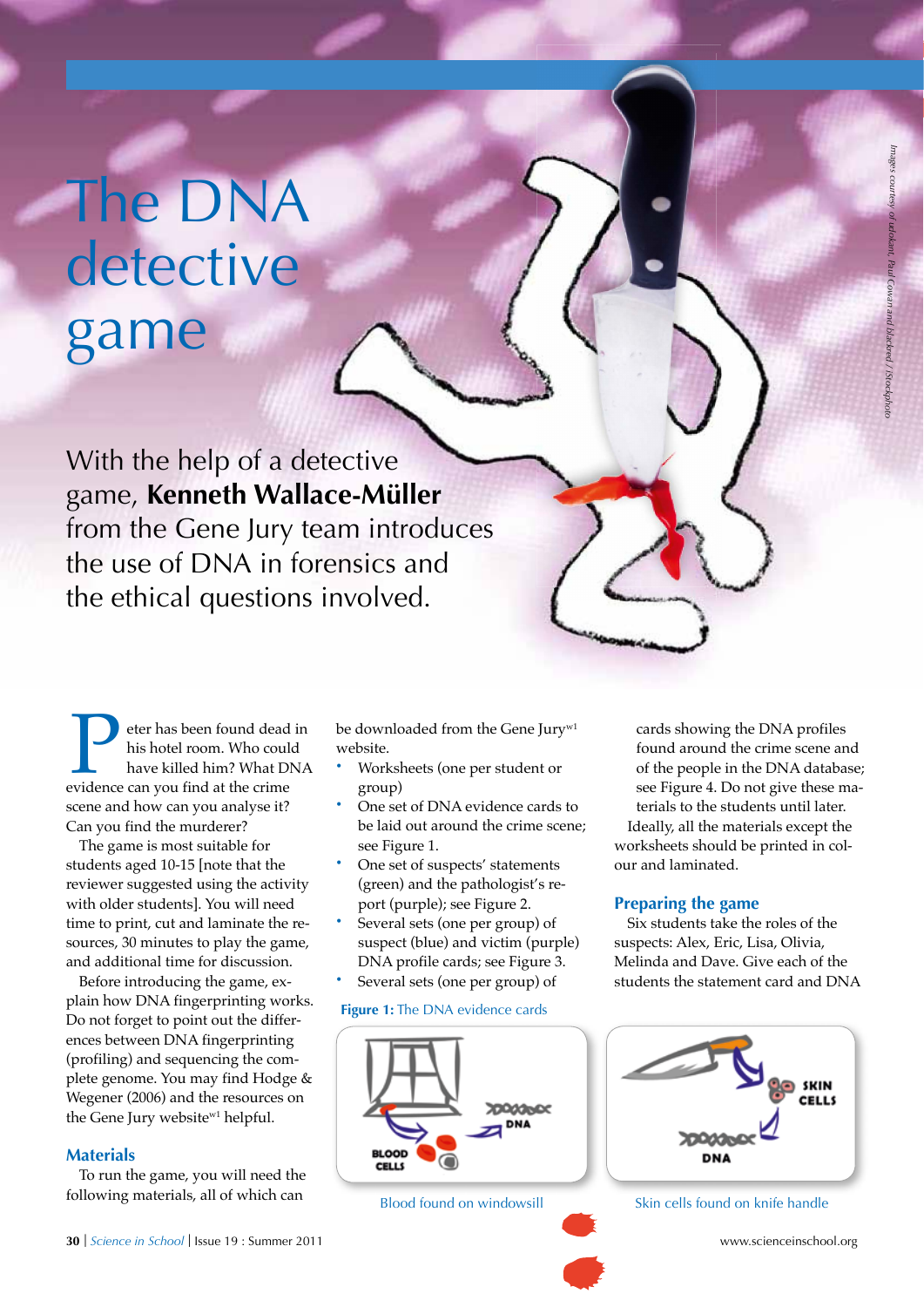## Teaching activities





profile card for their character.

One student is the police pathologist; give him or her the pathologist's report card and the DNA profile card of the victim.

Optionally, one student represents the victim: lying on the floor with a knife (or substitute) nearby. Even if you choose to imagine the victim and weapon, place the five DNA evidence cards (the knife blade, the knife handle, the victim's fingernails, the victim's jacket, and the blood on the window) around the 'crime scene'.

The rest of the class are the investigators, working in groups of about four. Give these students the worksheets.

The teacher plays the role of the chief inspector and the forensics



Skin cells found under victim's fingernails Blood found on knife blade



 **Biology** *<u>O* DNA structure</u>  **Ages 16+**

> This article offers a brilliant idea for teaching about the DNA molecule, and should motivate quite a number of students. It would be feasible in any standard school classroom, so long as the teacher allocates enough time for preparation.

> > *Andrew Galea, Malta*

SCOTTISH DNA DETECTIVES - LAB RESULTS OF EVIDENCE

\* Note that the author uses the activity with younger students.

**REVIEW**

A from blood found

**Figure 4:** a) DNA profiles from the evidence and b) the DNA database

a)



Skin cells found on victim's jacket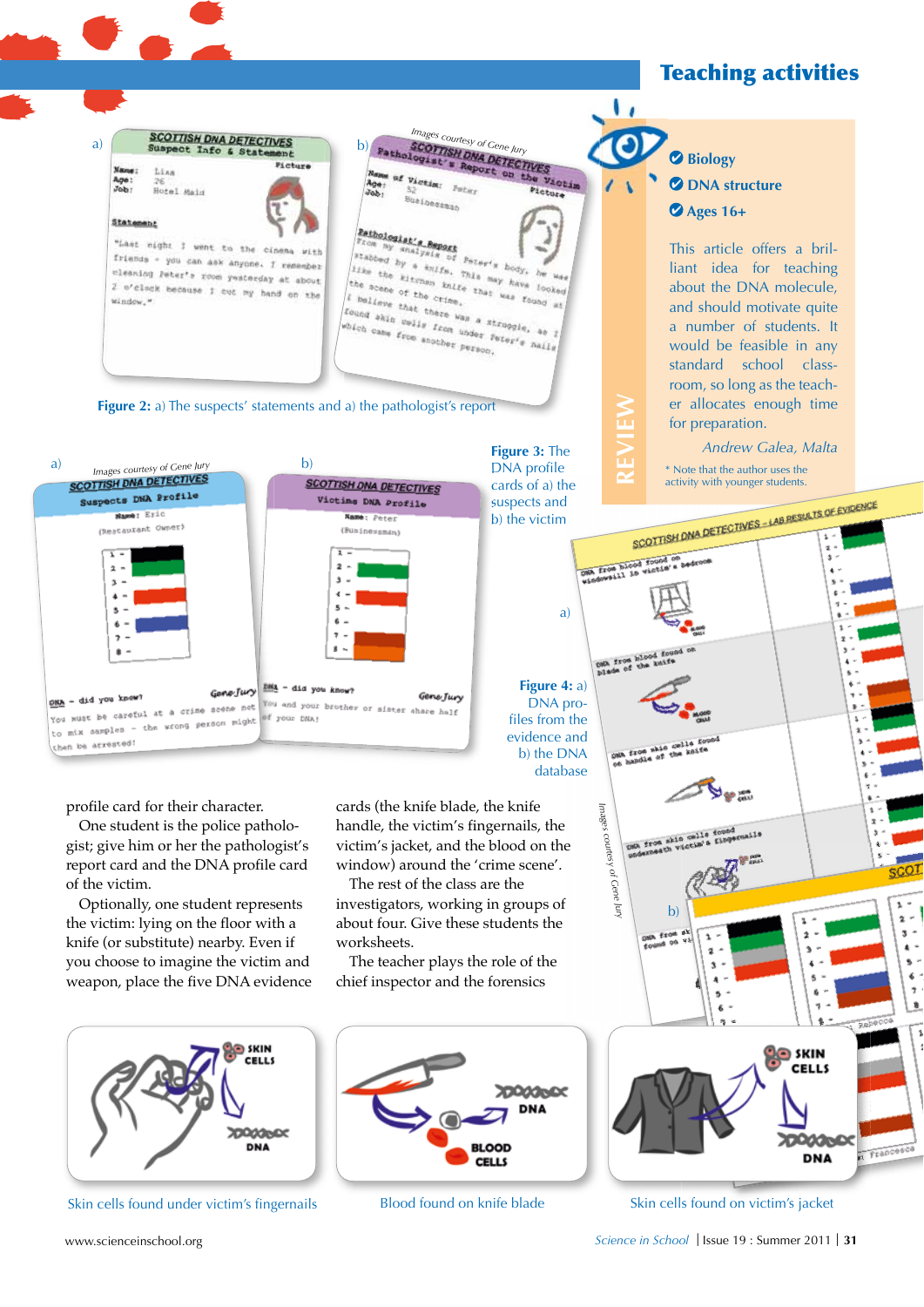laboratory. He or she needs the sheets with the DNA profiles from the evidence and the DNA database.

#### **Playing the game**

The flow diagram (Figure 5) illustrates the game sequence.

1. Chief inspector (teacher): read out the introduction to the class.

*Last night in the local hotel, a terrible crime was discovered. Peter, a wellknown businessman, was found dead in his hotel room by two guests, Alex and Olivia, at 11pm. They immediately telephoned the police, who arrived soon afterwards. The pathologist examined the body, and estimated the time of death at 9pm, not long after Peter had finished dinner.*

*Peter had held a dinner party that evening with some friends to celebrate finishing writing, by hand, a book about his life. The party had taken place in the hotel dining room with his five friends, who had all stayed that night in the hotel. After the police arrived, the five guests and the hotel maid were woken, and assembled downstairs to be questioned.*

- 2. Investigators: look around the crime scene and use Table 1 to record any evidence (the DNA evidence cards in Figure 1; one example has already been entered in the table below).
- 3. Investigators: take your evidence to the forensics laboratory (the teacher) for analysis.
- 4. Police pathologist: read out the report on your analysis of the victim's body. Investigators: make notes about the pathologist's report.
- 5. Suspects: read out your statement of who you are and what you know about the crime (Figure 2). Investigators: using Table 2, make notes on the suspects' statements. Who do you think could be the murderer? All of them have given you their permission to sample their DNA but the police chief inspector has allowed you to take samples from only three of the suspects. Decide which three to sample.
- 6. Investigators: take a sample from each of your three chosen suspects (the samples have already been analysed by the laboratory, to

#### **Table 1:** Collecting the evidence at the crime scene

| Type of sample (e.g. blood or skin) | Where was it found?    |
|-------------------------------------|------------------------|
| Skin                                | On the victim's jacket |
|                                     |                        |

#### **Table 2:** Evidence from the suspects

| <b>Name</b> | <b>Notes from sus-</b><br>pect's statement | Do you suspect<br>him / her? | Ask for sample?<br>(Select only three) |
|-------------|--------------------------------------------|------------------------------|----------------------------------------|
| Alex        |                                            |                              |                                        |
| <b>Eric</b> |                                            |                              |                                        |
| Lisa        |                                            |                              |                                        |
| Olivia      |                                            |                              |                                        |
| Melinda     |                                            |                              |                                        |
| Dave        |                                            |                              |                                        |

make things easy for you). Suspects: give your DNA profile card (Figure 3a) to the investigators who ask for it.

- 7. Forensics laboratory: give the investigators the results of the DNA analysis from the crime scene (the victim's DNA profile, Figure 3b) and the DNA profiles found on the evidence, (Figure 4a). Investigators: does the DNA profile of any of your three suspects match the DNA profiles on any of the evidence found at the crime scene?
- 8. Investigators: using Table 3, what can you conclude from your comparison? Do you know who the murderer is? Remember what the suspects said in their statements, and do not forget that not all the DNA found at the crime scene necessarily has anything to do with the murder.
- 9. Chief inspector: did any of the groups identify the murderer? If not, announce that the investigators can compare the samples taken from the crime scene against a national DNA database (Figure 4b). You may choose to let the investigators compare their samples against the database, even if they have identified a murder suspect. Investigators: can you find a match between the evidence collected at the crime scene and the profiles in the DNA database (Figure 4b)? Who do you think is the murderer?
- 10. Chief inspector: once all the groups have decided who they think the murderer is, reveal the murderer's identity as Eric and read out his confession.

*After his arrest, Eric decided to confess to the police what happened that night.*

*In his former life, Eric had been arrested several times for carrying and taking drugs. He had decided to forget his old life, and he now owned*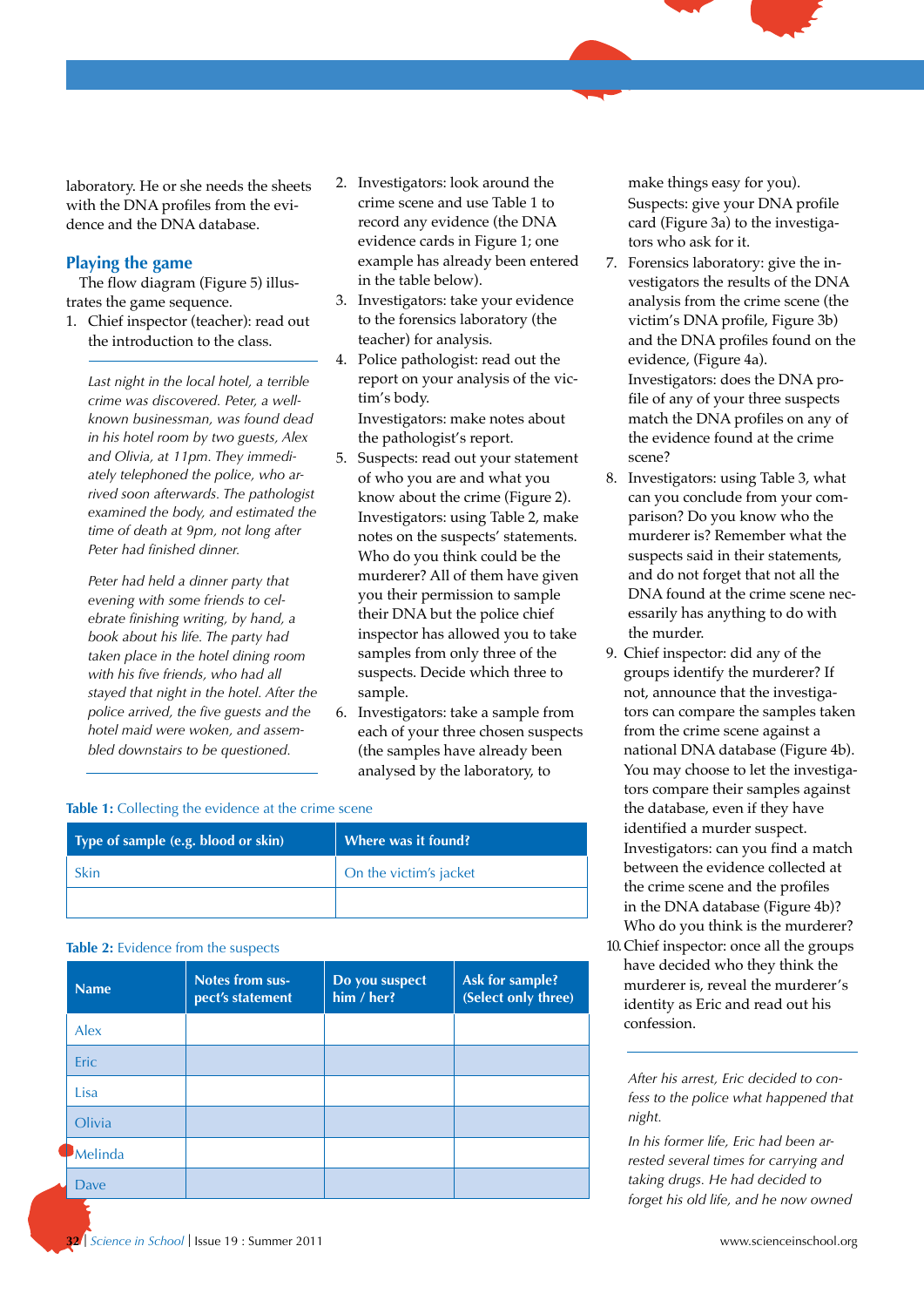## Teaching activities



Image courtesy of Gene Jury *Image courtesy of Gene Jury*

> *his own restaurant. Only a handful of people knew about his past, including Peter. Peter also had a dark past, and had known Eric very well. He decided to write about Eric and include details of his criminal activities in the book of his life story.*

*On the evening of the murder, Peter was celebrating the completion of his book by having dinner in the hotel with some friends, including Eric. During the conversation over the meal, Eric realised what Peter had written about him in his book, and how it could damage his reputation.*

*After dinner, all the guests stayed in the restaurant for coffee. Eric finished and went for a walk in the gardens to plan a way to silence Peter and steal his book. He crept into the kitchen and stole a knife, concealing it in his trouser pocket. Eric hatched a plan to meet Peter in his hotel bedroom for a chat, and – when Peter was least expecting it – to kill him using the knife.*

*Everything went according to his plan, but while Peter lay dying on the floor covered in blood, Eric heard footsteps*  *walking past the room, and as he grabbed the book, he panicked, accidentally dropping the knife.*

*After quickly walking back to his room, he hid the book in his suitcase in order to destroy it later. He planned to use the excuse of an early business meeting to leave first thing the next morning.*

#### **Ethical questions**

The game raises several ethical questions about the forensic uses of a DNA database. Below are some questions, together with possible answers, which can be used in a discussion. Remember that there are no correct answers here: governments, doctors, scientists and the general public may all have different opinions.

#### **Table 3:** The investigators' conclusions

| Sample from the crime scene                  | Does this profile match<br>any of your suspects? If<br>so, which? | Do you think this<br>sample is from the<br>murderer? |
|----------------------------------------------|-------------------------------------------------------------------|------------------------------------------------------|
| Blood on the windowsill                      |                                                                   |                                                      |
| Blood on the knife blade                     |                                                                   |                                                      |
| Skin cells on the knife handle               |                                                                   |                                                      |
| Skin cells under the victim's<br>fingernails |                                                                   |                                                      |
| Skin cells on the victim's jacket            |                                                                   |                                                      |
|                                              |                                                                   |                                                      |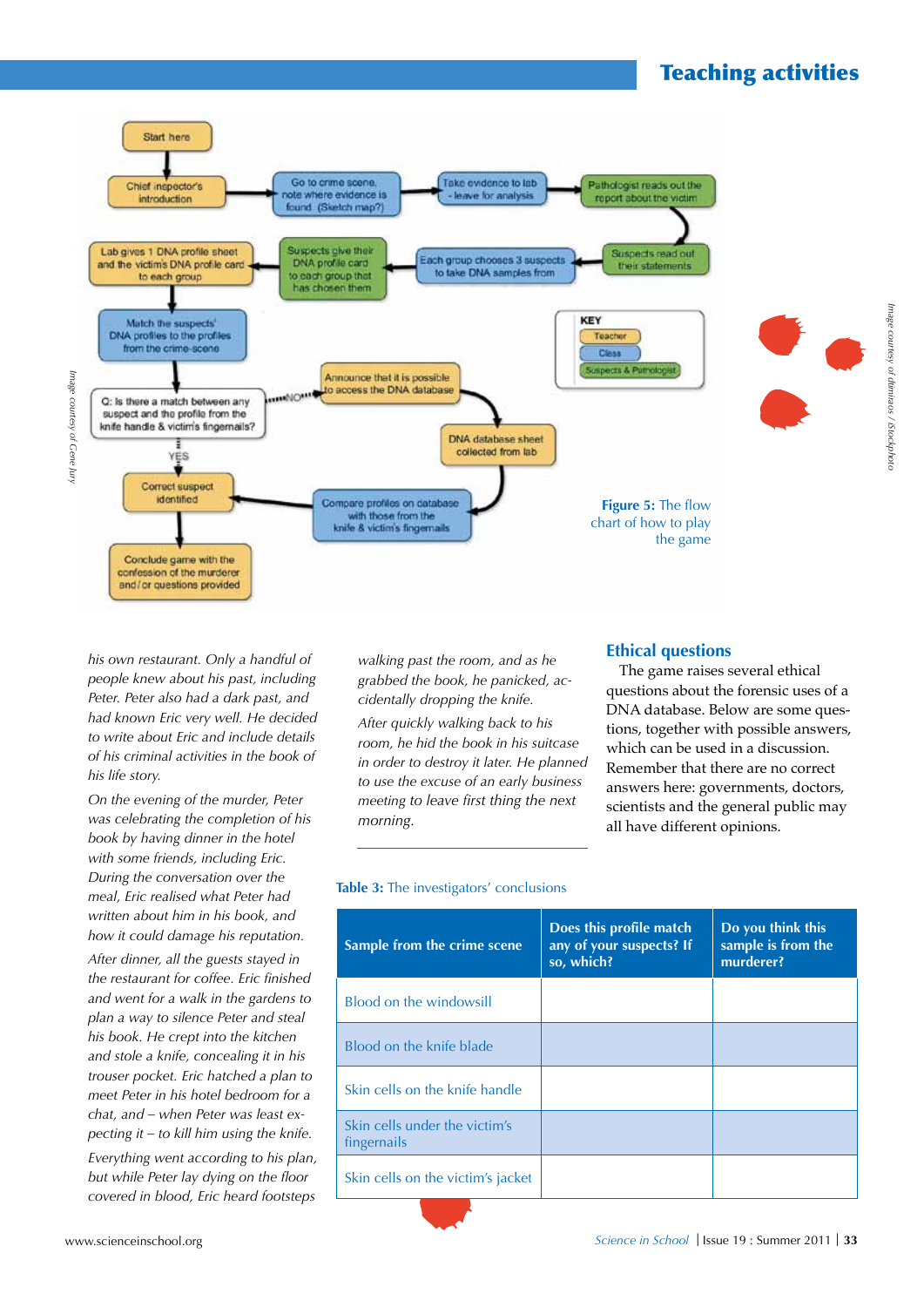## How well does the game reflect reality?

The DNA profiles used in the DNA detective game are loosely based on band patterns from real profiles. Profiling involves forensic scientists looking for *markers* (small sequences) within DNA, the sizes of which vary between people. By including multiple markers, all with size variations between individuals, it is possible to create an almost unique profile for each person. In early profiles, these marker sizes were shown as bands of different sizes (rather like barcodes), but these days, profiles are now often represented as graphs.

In the UK, 10 pairs of markers plus a sex chromosome marker are analysed to ensure that two given people can effectively be differentiated. This would give a match probability (the chance of finding two people with the same profile) of less than one in a billion (1 000 000 000). The chance of finding a match is higher between family members, whose DNA is shared, and identical twins, who have identical (or nearly identical) DNA profiles. Profiles generated in England and Wales are currently stored in the UK National DNA Database.

The DNA detective game reflects reality in that profiles, loosely represented here as the original 'barcodes', are generated for every individual as well as from crime scene stains (such as blood, skin cells or hair). The eight markers used in the game are more than enough to differentiate the six suspects from one another. As in reality, each profile in the game is compared with those of other suspects of a crime being investigated and other profiles found at the crime scene. It can also be compared to a profile database of suspects and criminals and of samples from previous crimes.

The main problems that forensic scientists face in generating real-life profiles are crime scene stains containing DNA from several people, stains containing very small amounts of DNA, or stains containing degraded DNA. These problems can be overcome to an extent by profiling all of the suspects and those who may have visited the crime scene, by developing newer profiling techniques and by using larger numbers of DNA markers.

DNA profiling technology is used as a complement to other investigative techniques and, in court, DNAbased evidence should be backed up with other non-DNA-based evidence, such as video or witness statements.

1. Why do you think the murderer's DNA was in the DNA database? How might you have found the murderer if his DNA had not been in the database?

*The murderer had been convicted on several occasions for drug possession, and each time, his DNA was put onto the DNA database. If the murderer had not been in the database, DNA samples would have to be taken from all of the suspects (rather than just three). More 'traditional' evidence would also have been useful, such as fingerprints, closed-circuit television if available, and deduction from the*  **Example 10** with the same polion (1 000 000 000). T<br>
is higher between fam<br>
shared, and identical t<br>
rearly identical) DNA<br>
England and Wales are<br>
tional DNA Database.<br>
The DNA detective gan<br>
files, loosely represent<br>
HWN

2. What do you think should happen to the DNA profiles taken from suspects who turn out to be innocent? Should their DNA profiles be put into the DNA database or should they be destroyed? What is the situation in your country?

*In Scotland, a suspect's DNA must normally be destroyed immediately if they are not found guilty. For serious crimes such as murder, an innocent suspect's DNA may be kept in the database for three years. DNA from convicted criminals is kept permanently in the database.*

*Until recently, in England, DNA was taken from everybody who was arrested and put into the database* 

*– even the DNA from people who were later proven innocent was kept permanently. Following a decision in 2008 by the European Court of Human Rights, the situation in England will be changed to one similar to the Scottish system.*

Image courtesy of PaulCowan / iStockphotc *Image courtesy of PaulCowan / iStockphoto*

3. What do you think should happen to the DNA profile of a 12-year-old shoplifter? Should children's DNA be in the DNA database – and does it depend on how serious the crime is? What about a 12-year-old convicted of murder?

*In Scotland, the minimum age at which someone is considered to be*